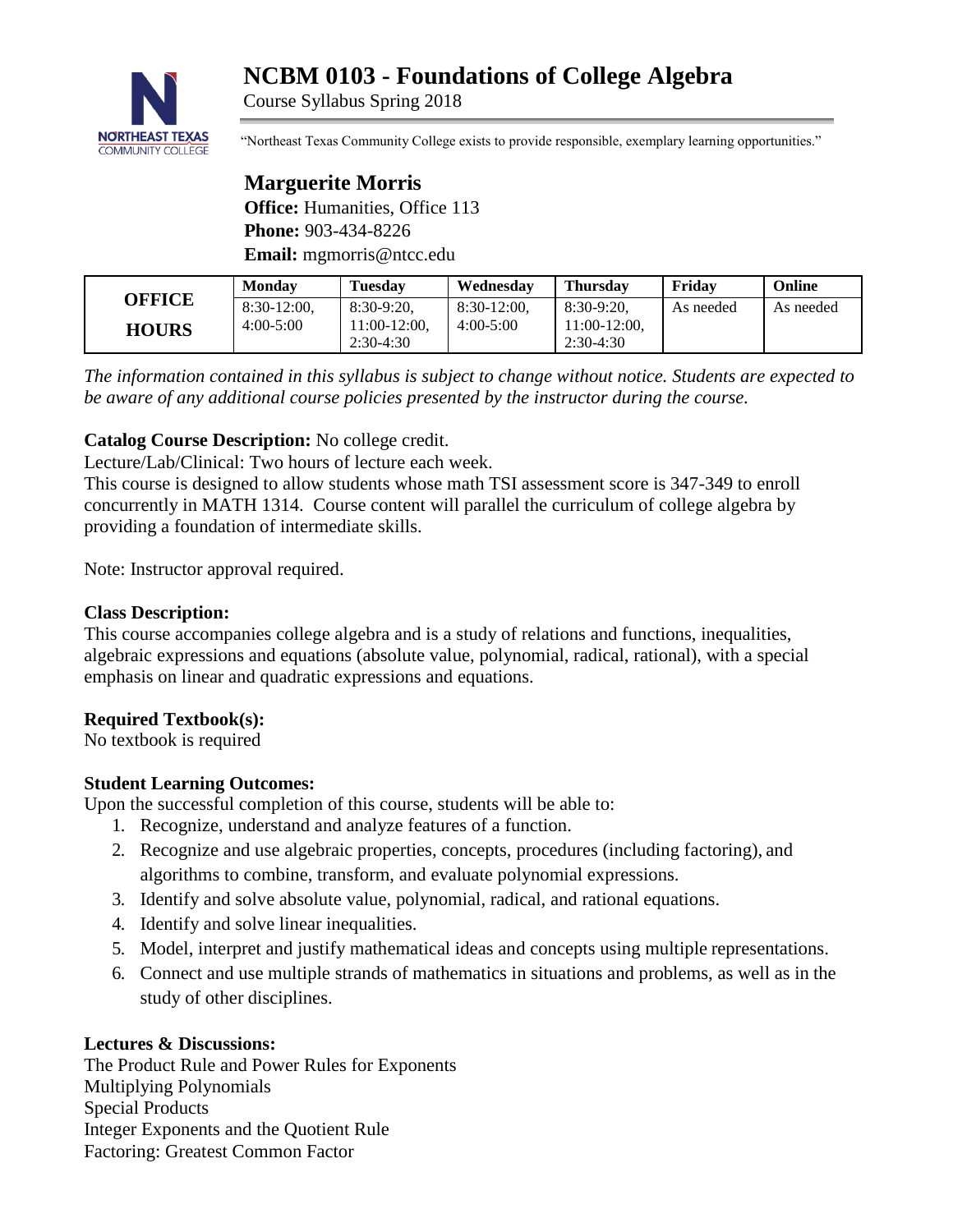Factoring by Grouping Review Factoring Trinomials Factoring Trinomials Using FOIL Special Factoring Techniques Reducing Rational Expressions Rational Exponents Simplifying Radical Expressions Solving Linear Equations Solving Absolute Value Equations Solving Rational Equations Solving Quadratic Equations by Factoring Solving Quadratic Equations by the Square Root Property Solving Quadratic Equations by the Quadratic Formula Graphing Linear Equations in Two Variables Slope of a Line Equations of Lines Introduction to Relations and Functions Function Notation and Linear Functions Graphs of Quadratic Functions Solving Systems of Linear Equations by Graphing Solving Systems of Linear Equations by Substitution Solving Systems of Linear Equations by Elimination Solving Applications Involving Systems of Equations

# **Evaluation/Grading Policy:**

Class will meet two days a week for one hour for eight weeks. There will be no homework and no exams. Grades will be based solely on attendance as follows:

 $15 - 16$  days present = A  $13 - 14$  days present = B  $10 - 12$  days present = C Below 12 days  $=$  F

#### **Other Course Requirements:** None

#### **Student Responsibilities/Expectations:**

Students are expected to conduct themselves in a mature and respectful manner toward the instructor as well as other students. An orderly and cooperative classroom environment is essential for optimum learning to take place. In order to maintain an environment in which learning can take place the following behaviors are expected to be observed:

- Turn off cell phones or set them on silent. This means no texting during class!!!
- Pay attention during instruction. You should not be working on homework, texting, carrying on side conversations with your neighbor. These are really my pet peeves.
- Practice the "Golden Rule."

# **Other Course Policies:**

RE-TESTING POLICY: If the TSI Assessment is retaken before the student completes a developmental course, the resulting score will determine placement in subsequent courses. It is the student's responsibility to take the score to the instructor of the class. That instructor will give the student a grade of CR on the final grade sheet, and the student will no longer be required to attend that class for the rest of the semester.